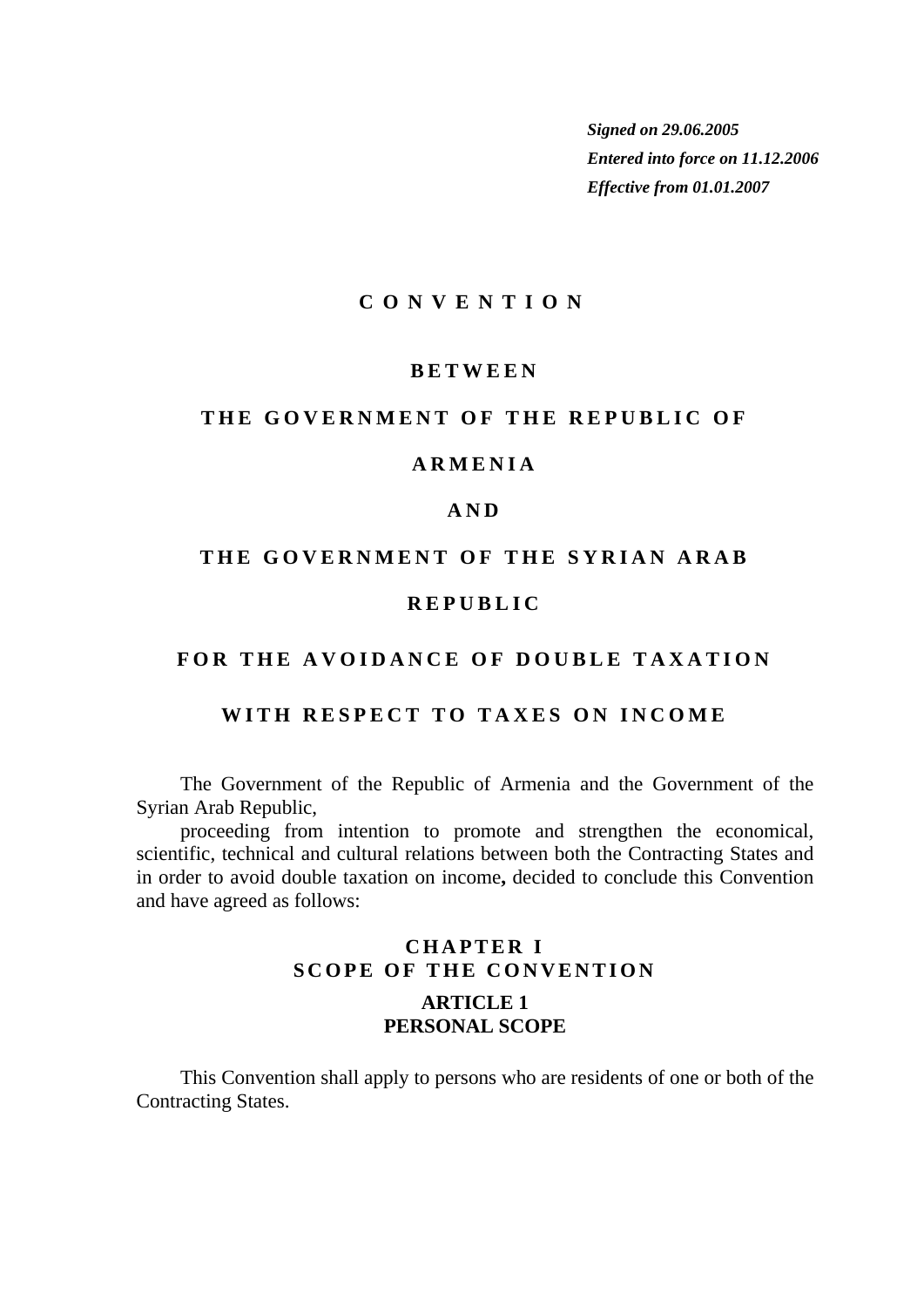#### **ARTICLE 2 TAXES COVERED**

1. This Convention shall apply to taxes on income imposed on behalf of a Contracting State or of its administrative-territorial subdivisions or local authorities, irrespective of the manner in which they are levied.

2. There shall be regarded as taxes on income all taxes imposed on total income**,** or on elements of income, including taxes on gains from the alienation of movable or immovable property, taxes on the total amounts of wages or salaries paid by enterprises**,** as well as taxes on capital appreciation.

3. The existing taxes to which the Convention shall apply are in particular:

a) in the case of Armenia:

- profit tax;

- income tax;

(hereinafter referred to as "Armenian tax");

b) in the case of Syria:

- the income tax on commercial, industrial, and non-commercial (free professions) profits;

- the income tax on salaries and wages;

- the income tax on non-residents;

- the income tax on revenue of movable and immovable capital;

- surcharges imposed now or in the future as percentages of the abovementioned taxes or in any other form or rate.

(hereinafter referred to as "Syrian tax")**.**

4. The Convention shall apply also to any substantially similar taxes classified in accordance with definition of paragraph 1 of this Article which are imposed after the date of signature of the Convention in addition to, or in place of, the existing taxes.

The competent authorities of the Contracting States shall notify each other of any changes which have been made in their respective taxation laws.

# **CHAPTER II DEFINITIONS**

#### **ARTICLE 3 GENERAL DEFINITIONS**

1. For the purposes of this Convention, unless the context otherwise requires:

a) the term "Contracting State" means Armenia or Syria as the context requires;

b) the term "Armenia" means the Republic of Armenia;

c) the term "Syria" means, in accordance with international law, the territories of the Syrian Arab Republic including its internal waters, territorial sea, the subsoil thereof and the airspace above them to which Syria has sovereign rights and other maritime areas to which Syria has the right to exercise sovereign rights for the purposes of exploration, exploitation and conservation of natural sources;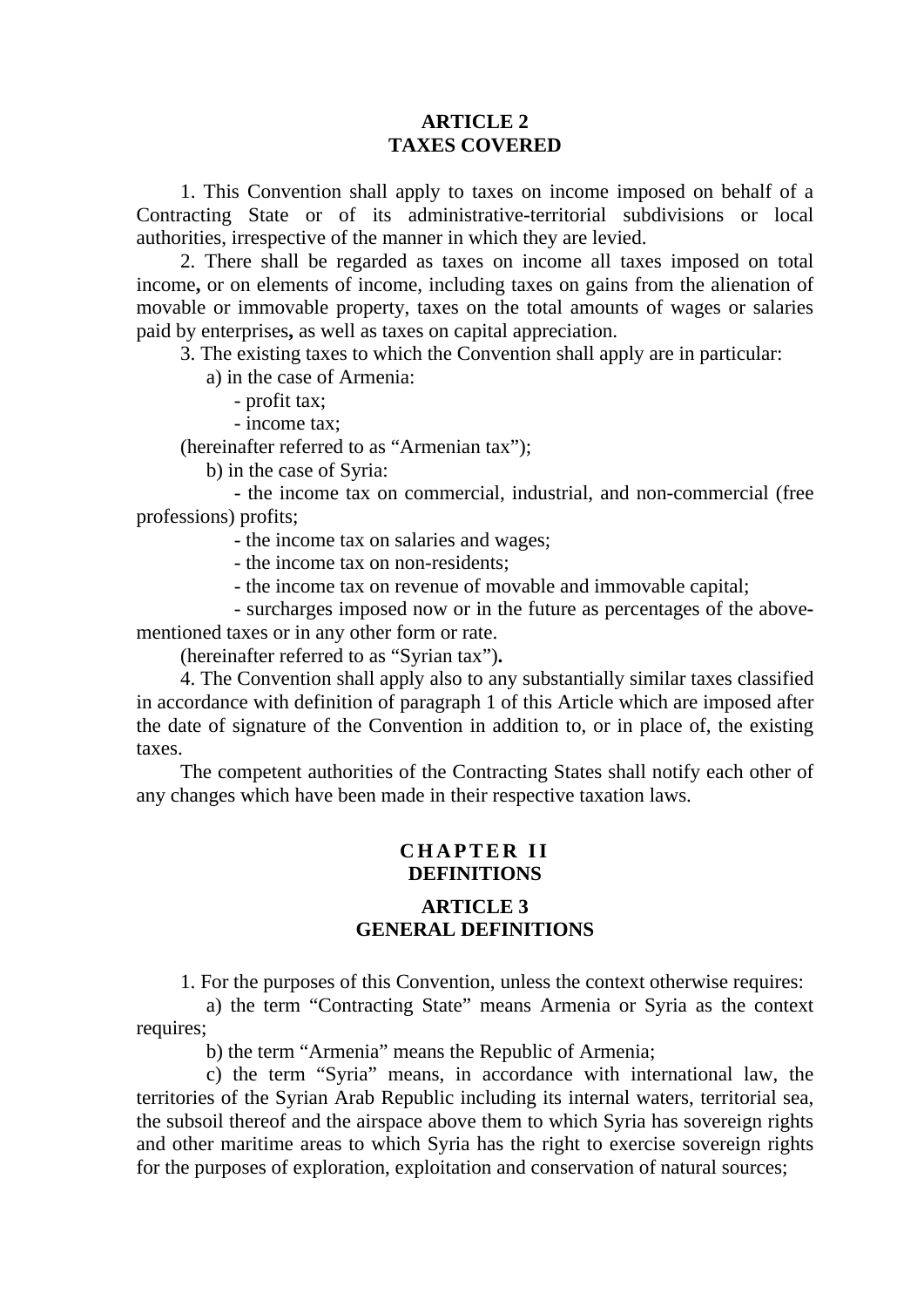d) the term "person" includes an individual, a company and any other body of persons;

e) the term "company" means any body corporate, or any entity which is treated as a body corporate for tax purposes;

f) the terms "enterprise of a Contracting State" and "enterprise of the other Contracting State" mean respectively an enterprise carried on by a resident of a Contracting State and an enterprise carried on by a resident of the other Contracting State;

g) the term "national" means:

(i) any individual possessing the nationality of a Contracting State;

(ii) any legal person, deriving its status as such from the laws in force in a Contracting State;

h) the term "international traffic" means any transport by a ship, boat, aircraft, or road vehicle operated by an enterprise of a Contracting State, except when such transport is operated solely between places in the other Contracting State;

i) the term "competent authority" means:

(i) in the case of Armenia **-** the Minister of Finance and Economy or his authorized representative and the Head of State Tax Service or his authorized representative;

(ii) in the case of Syria - the Minister of Finance or his authorized representative.

2. As regards the application of the Convention at any time by a Contracting State any term not defined therein shall, unless the context otherwise requires or the competent authorities of the Contracting States are not able to reach a mutual opinion according to the procedure mentioned in Article 25 of this Convention, have the meaning which it has at that time under the law of that State concerning the taxes to which the Convention applies.

# **ARTICLE 4 RESIDENT**

1. For the purposes of this Convention, the term "resident of a Contracting State" means any person who, under the laws of that State is liable to tax therein by reason of his domicile, place of establishment and registration, residence, or any other criterion of a similar nature.

2. Where by reason of the provisions of paragraph 1 of this Article an individual is a resident of both Contracting States, then his status shall be determined as follows:

a) he shall be deemed to be a resident only of the Contracting State in which he has a permanent home available to him; if he has a permanent home available to him in both Contracting States, he shall be deemed to be a resident only of the Contracting State with which his personal and economic relations are closer (centre of vital interests);

b) if the Contracting State in which he has his centre of vital interests cannot be determined, or if he has not a permanent home available to him in either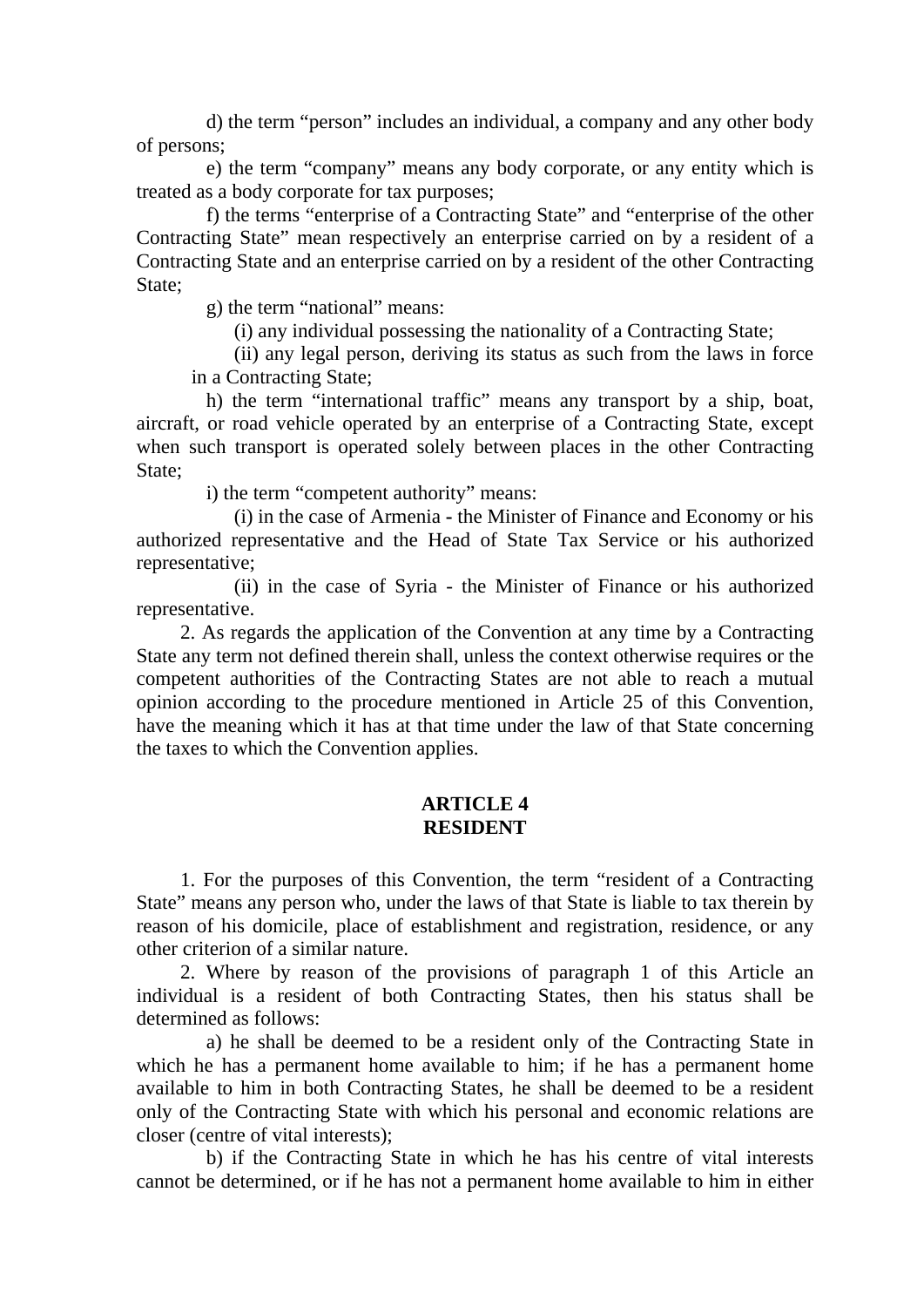Contracting State, he shall be deemed to be a resident only of the Contracting State in which he has an habitual abode;

c) if he has an habitual abode in both Contracting States or in neither of them, he shall be deemed to be a resident only of the Contracting State of which he is a national;

d) if he is a national of both Contracting States or of neither of them, the competent authorities of the Contracting States shall settle the question by mutual agreement.

3. Where by reason of the provisions of paragraph 1 a person other than an individual is a resident of both Contracting States, then such person shall be deemed to be a resident only of the Contracting State under the laws of which it derives its status as such.

## **ARTICLE 5 PERMANENT ESTABLISHMENT**

1. For the purposes of this Convention, the term "permanent establishment" means a fixed place of business through which a resident of a Contracting State carries on the regular business in the other Contracting State.

2. The term "permanent establishment" includes especially:

a) a place of management;

b) a branch;

c) an office;

d) a factory;

e) a workshop; and

f) a mine, an oil or gas well, a quarry or any other place of exploration, exploitation or extraction of natural resources.

3. A building site, a construction, assembly or installation project or supervisory or other activities in connection therewith constitutes a permanent establishment but only where such site, project or activities continue for a period of more than 6 months.

The term "other activities" as it used in this paragraph includes the furnishing of services, including consultancy services, by an enterprise through employees or other personnel engaged by the enterprise for such purpose.

4. Notwithstanding the preceding provisions of this Article, the following activities of an enterprise of a Contracting State in the other Contracting State shall be deemed not to treated as carrying on through the permanent establishment:

a) the use of facilities solely for the purpose of storage or display of goods or merchandise belonging to the enterprise;

b) the maintenance of a stock of goods or merchandise belonging to the enterprise solely for the purpose of storage or display;

c) the maintenance of a stock of goods or merchandise belonging to the enterprise solely for the purpose of processing by another enterprise;

d) the maintenance of a fixed place of business solely for the purpose of purchasing goods or merchandise or of collecting information, for the enterprise;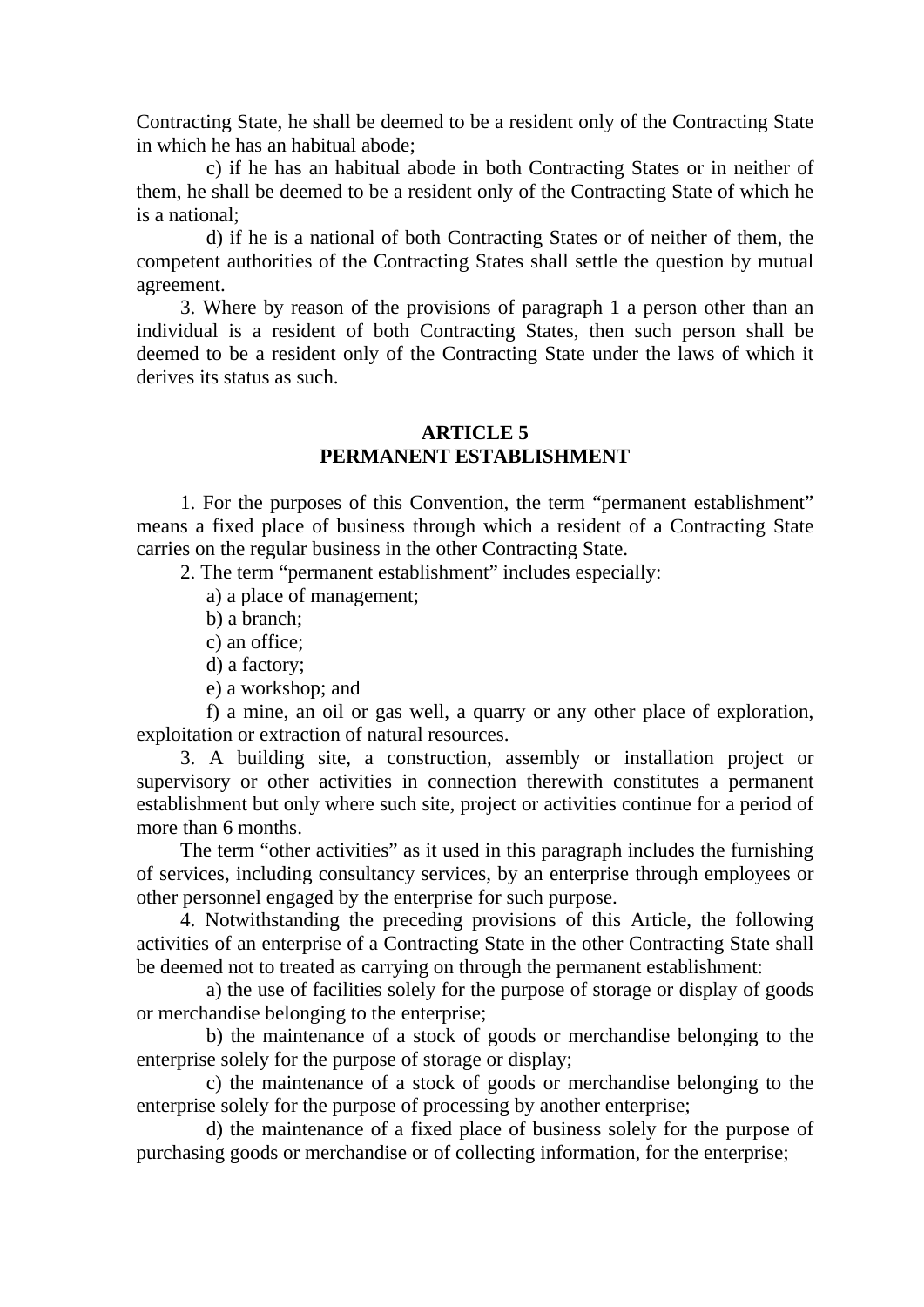e) the maintenance of a fixed place of business solely for the purpose of carrying on any other activities of a preparatory or auxiliary character, for the enterprise.

5. Where a person - other than an agent of an independent status to whom paragraph 7 applies - is acting in a Contracting State on behalf of the enterprise of the other Contracting State, that enterprise shall be deemed to have a permanent establishment in the first-mentioned Contracting State in respect of any activities which that person undertakes for the enterprise, if such a person has and habitually exercises in that State an authority to conclude contracts in the name of the enterprise, unless the activities of such a person are limited to those mentioned in paragraph 4 which, if exercised through a fixed place of business, would not make this fixed place of business a permanent establishment under the provisions of that paragraph.

6. Notwithstanding the preceding provisions of this Article, an insurance enterprise of a Contracting State shall, except in regard to re-insurance, be deemed to have a permanent establishment in the other Contracting State if it collects premiums in the territory of that other State or insures risks situated therein through a person other than an agent of an independent status to whom paragraph 7 applies.

7. An enterprise of a Contracting State shall not be deemed to have a permanent establishment in the other Contracting State merely because it carries on business in that State through a broker, commission agent or any other agent of an independent status.

8. The fact that a company which is a resident of a Contracting State controls or is controlled by a company which is a resident of the other Contracting State, or which carries on business in that other State (whether through a permanent establishment or otherwise), shall not of itself constitute either company a permanent establishment of the other.

# **CHAPTER III TAXATION OF INCOME**

# **ARTICLE 6 INCOME FROM IMMOVABLE PROPERTY**

1. Income derived by a resident of a Contracting State from immovable property situated in the other Contracting State may be taxed in that other State.

2. a) The term "immovable property" shall have the meaning which it has under the law of the Contracting State in which the property in question is situated.

b) Ships, boats or aircraft, road vehicles shall not be regarded as immovable property.

3. The provisions of paragraph 1 shall apply to income derived from the direct use, letting, or use in any other form of immovable property.

4. The provisions of paragraph**s** 1 and 3 shall also apply to the income from immovable property of an enterprise and to income from immovable property used for the performance of independent personal services.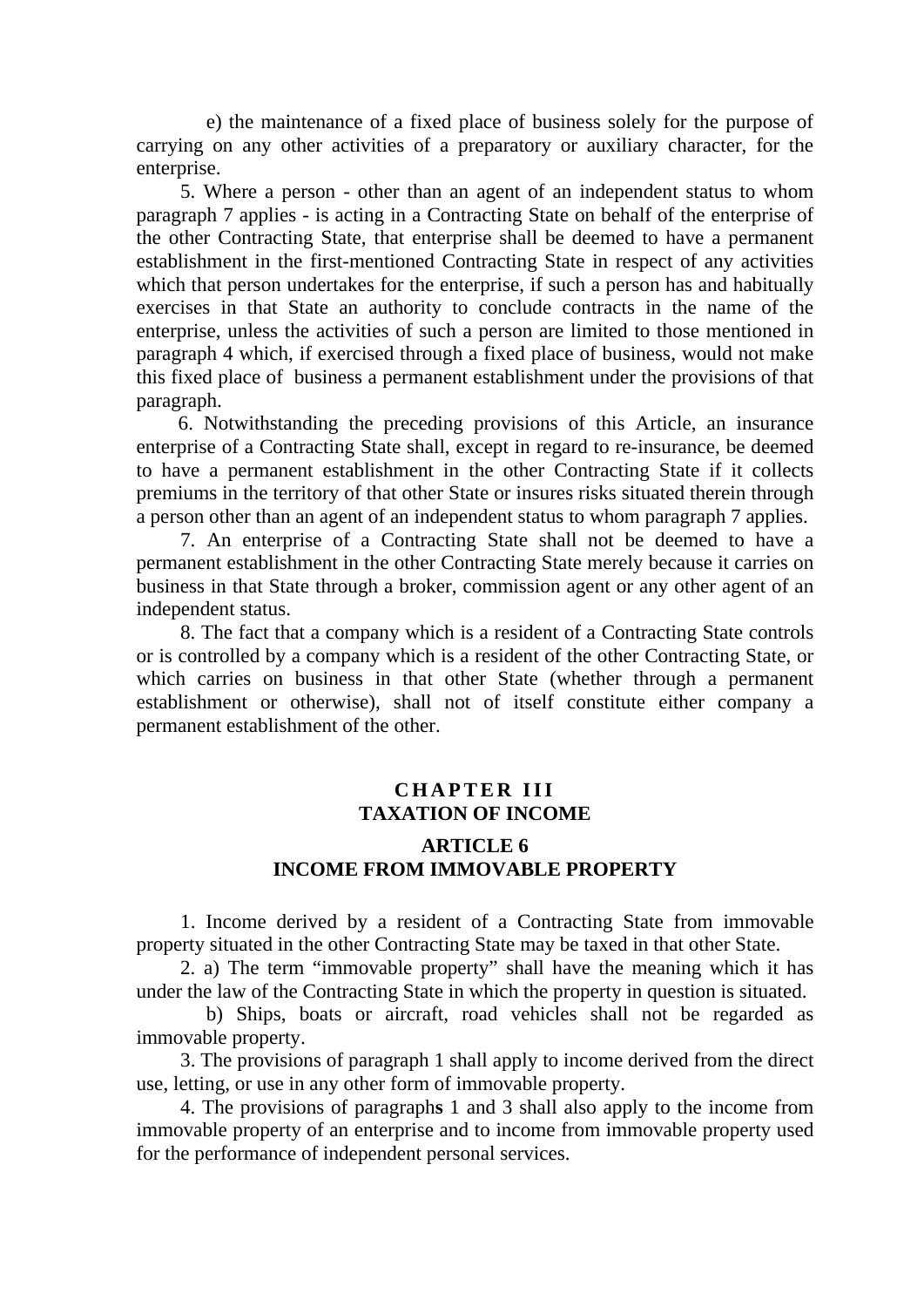#### **ARTICLE 7 BUSINESS PROFITS**

1. The profits from business activities derived by an enterprise of a Contracting State shall be taxable only in that State unless the enterprise carries on business in the other Contracting State through a permanent establishment situated therein.

If the enterprise of a Contracting State carries on business in the other Contracting State through a permanent establishment situated therein, the profits of the enterprise may be taxed in the other Contracting Stat but only so much of them as is attributable to that permanent establishment.

2. Subject to the provisions of paragraph 3 of this Article, where an enterprise of a Contracting State carries on business in the other Contracting State through a permanent establishment situated therein, there shall in each Contracting State be attributed to that permanent establishment the profits which it might be expected to make if it were a distinct and separate enterprise engaged in the same or similar activities under the same or similar conditions and dealing wholly independently with the enterprise of which it is a permanent establishment.

3. In determining the profits of a permanent establishment, there shall be allowed as deduction**s** expenses which are incurred for the purposes of the permanent establishment, including executive and general administrative expenses so incurred, whether in the State in which the permanent establishment is situated or elsewhere.

4. The profits to be attributed to the permanent establishment shall be determined by the same method year by year unless there is good and sufficient reason to the contrary.

5. Insofar as it has been customary in a Contracting State to determine the profits to be attributed to a permanent establishment on the basis of an apportionment of the total profits of the enterprise to its various parts, nothing in paragraph 2 shall preclude that Contracting State from determining the profits to be taxed by such an apportionment as may be customary.

6. Where profits include items of income, which are dealt with in other Articles of this Convention, then the provisions of those Articles shall not be affected by the provisions of this Article.

# **ARTICLE 8 INTERNATIONAL TRAFFIC**

1. Profits of an enterprise of a Contracting State from the operation of ships, aircraft or road vehicles in international traffic shall be taxable only in the State in which its place of registration is situated. Such profits shall include profits derived by the enterprise from other activities, and, in particular, from the use or rental of containers used for the transport of goods or merchandise in international traffic, provided that such activities are incidental to the operation of ships, aircraft or road vehicles in international traffic by the enterprise.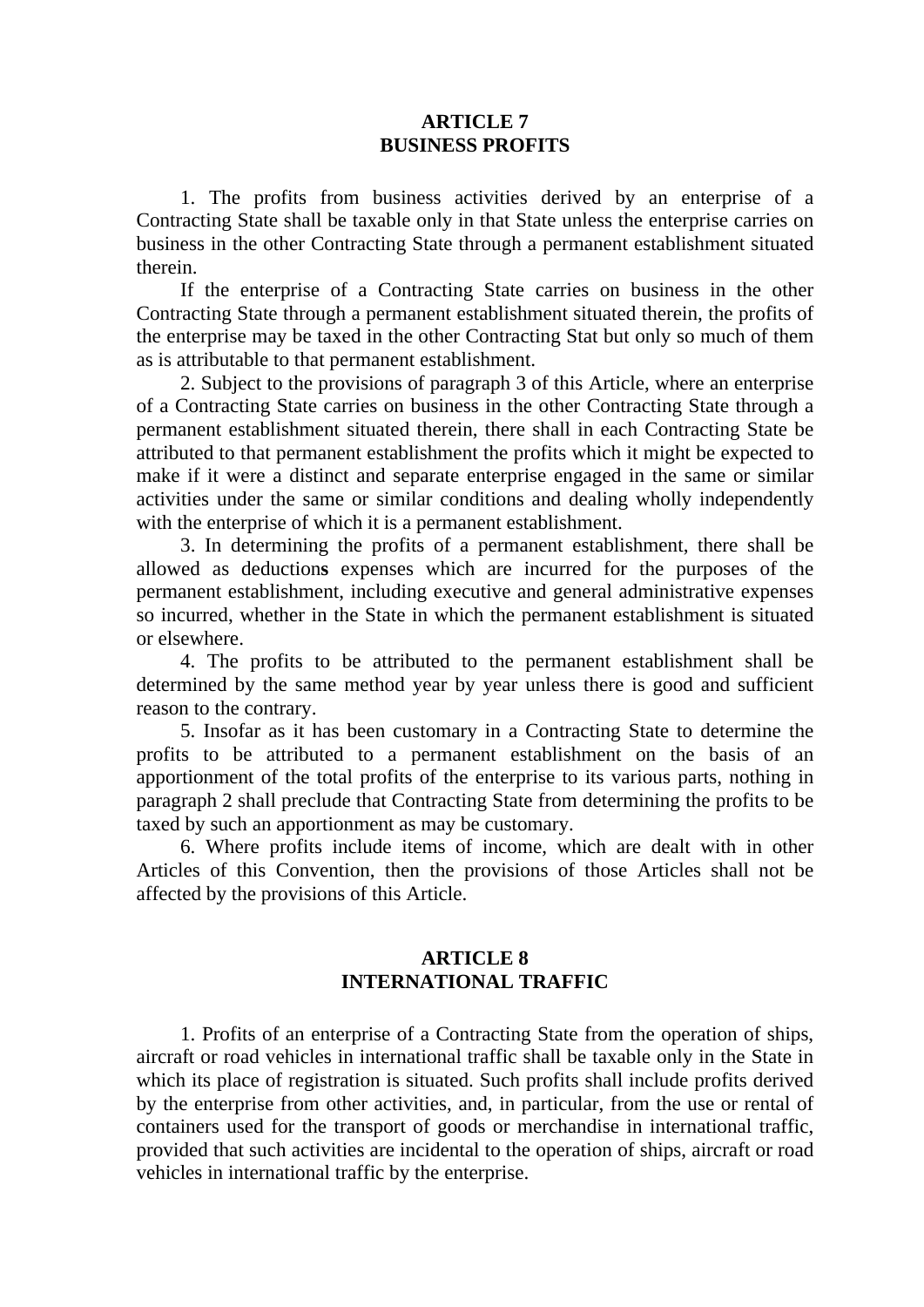2. The provisions of paragraph 1 shall also apply to profits derived from the participation in a pool, a joint business or an international operating agency.

3. The provisions of this Article do not include the profits realized by an enterprise of a Contracting State through commissions on sales, in the other Contracting State, of travel tickets of ships, aircraft and road vehicles belonging to the other enterprises.

# **ARTICLE 9 ASSOCIATED ENTERPRISES**

#### 1. Where

a) an enterprise of a Contracting State participates directly or indirectly in the management, control or capital of an enterprise of the other Contracting State, or

b) the same persons participate directly or indirectly in the management, control or capital of an enterprise of a Contracting State and an enterprise of the other Contracting State,

and in either case conditions are made or imposed between the two enterprises in their commercial or financial relations which differ from those which would be made between independent enterprises, then any profits which would, but for those conditions, have accrued to one of the enterprises, but, by reason of those conditions, have not so accrued, may be included in the profits of that enterprise and taxed accordingly.

2. Where a Contracting State includes in the profits of an enterprise of that State - and taxes accordingly - profits on which an enterprise of the other Contracting State has been charged to tax in that other State and the profits so included are profits which would have accrued to the enterprise of the firstmentioned State if the conditions made between the two enterprises had been those which would have been made between independent enterprises, then that other State shall make an appropriate adjustment to the amount of the tax charged therein on those profits if that other State considers the adjustment justified. In determining such adjustment, due regard shall be had to the other provisions of this Convention and the competent authorities of the Contracting States shall if necessary consult each other.

#### **ARTICLE 10 DIVIDENDS**

1. Dividends paid by a company which is a resident of a Contracting State to a resident of the other Contracting State may be taxed in that other State.

2. However, such dividends may also be taxed in the Contracting State of which the company paying the dividends is a resident and according to the laws of that State, but if the recipient is the beneficial owner of the dividends the tax so charged shall not exceed 10 per cent of the gross amount of the dividends.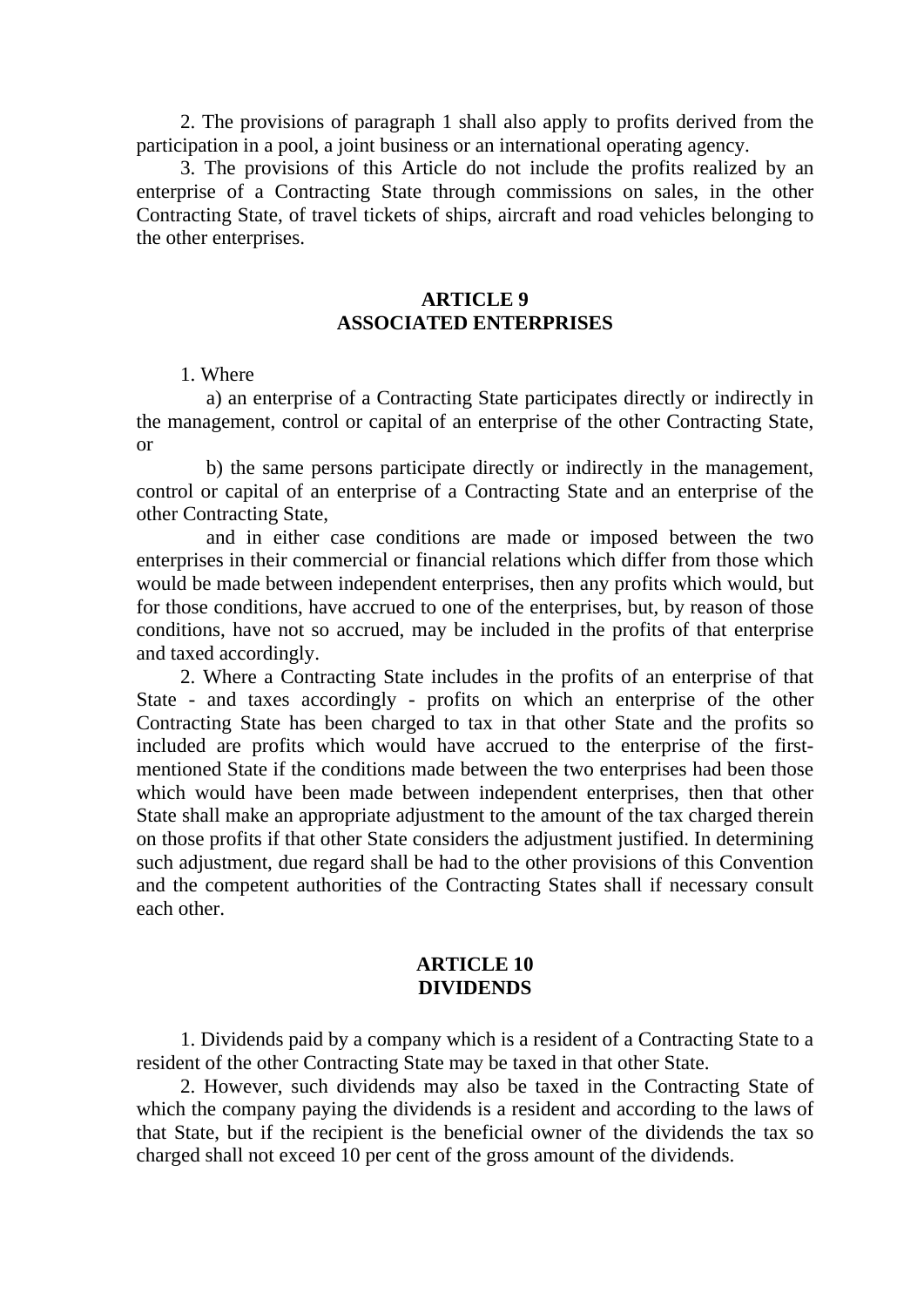The competent authorities of the Contracting States shall by mutual agreement settle the mode of application of this limitation.

The paragraph shall not affect the taxation of the company in respect of the profits out of which the dividends are paid.

3. The term "dividends" as used in this Article means income from any shares, or other rights, not being debt-claims, participating in profits, as well as income from other corporate rights which is subjected to the same taxation treatment as income from shares by the laws of the State of which the company making the distribution is a resident.

4. The provisions of paragraphs 1 and 2 shall not apply if the beneficial owner of the dividends, being a resident of a Contracting State, carries on business in the other Contracting State of which the company paying the dividends is a resident, through a permanent establishment situated therein, or performs in that other State independent personal services from a fixed base situated therein, and the holding in respect of which the dividends are paid is effectively connected with such permanent establishment or fixed base. In such case the provisions of Article 7 or Article 14, as the case may be, shall apply.

5. Where a company which is a resident of a Contracting State derives profits or income from the other Contracting State, that other State may not impose any tax on the dividends paid by the company, except insofar as such dividends are paid to a resident of that other State or insofar as the holding in respect of which the dividends are paid is effectively connected with a permanent establishment or a fixed base situated in that other State, nor subject the company's undistributed profits to a tax on the company's undistributed profits, even if the dividends paid or the undistributed profits consist wholly or partly of profits or income arising in such other State.

#### **ARTICLE 11 INTEREST**

1. Interest arising in a Contracting State and paid to a resident of the other Contracting State may be taxed in that other State.

2. However, such interest may also be taxed in the Contracting State in which it arises and according to the laws of that State, but if the recipient is the beneficial owner of the interest, the tax so charged shall not exceed 10 per cent of the gross amount of the interest.

The competent authorities of the Contracting States shall by mutual agreement settle the mode of application of this limitation.

3. Notwithstanding the provisions of paragraph 2 of this Article, interest arising in a Contracting State shall be taxable only in the other Contracting State if it is derived and beneficially owned by that other State itself or by administrativeterritorial subdivisions or local authorities or the Central Bank of that other State.

4. The term "interest" as used in this Article means income from debt-claims of every kind, whether or not secured by mortgage and whether or not carrying a right to participate in the debtor's profits, and in particular, income from government securities and income from bonds or debentures, including premiums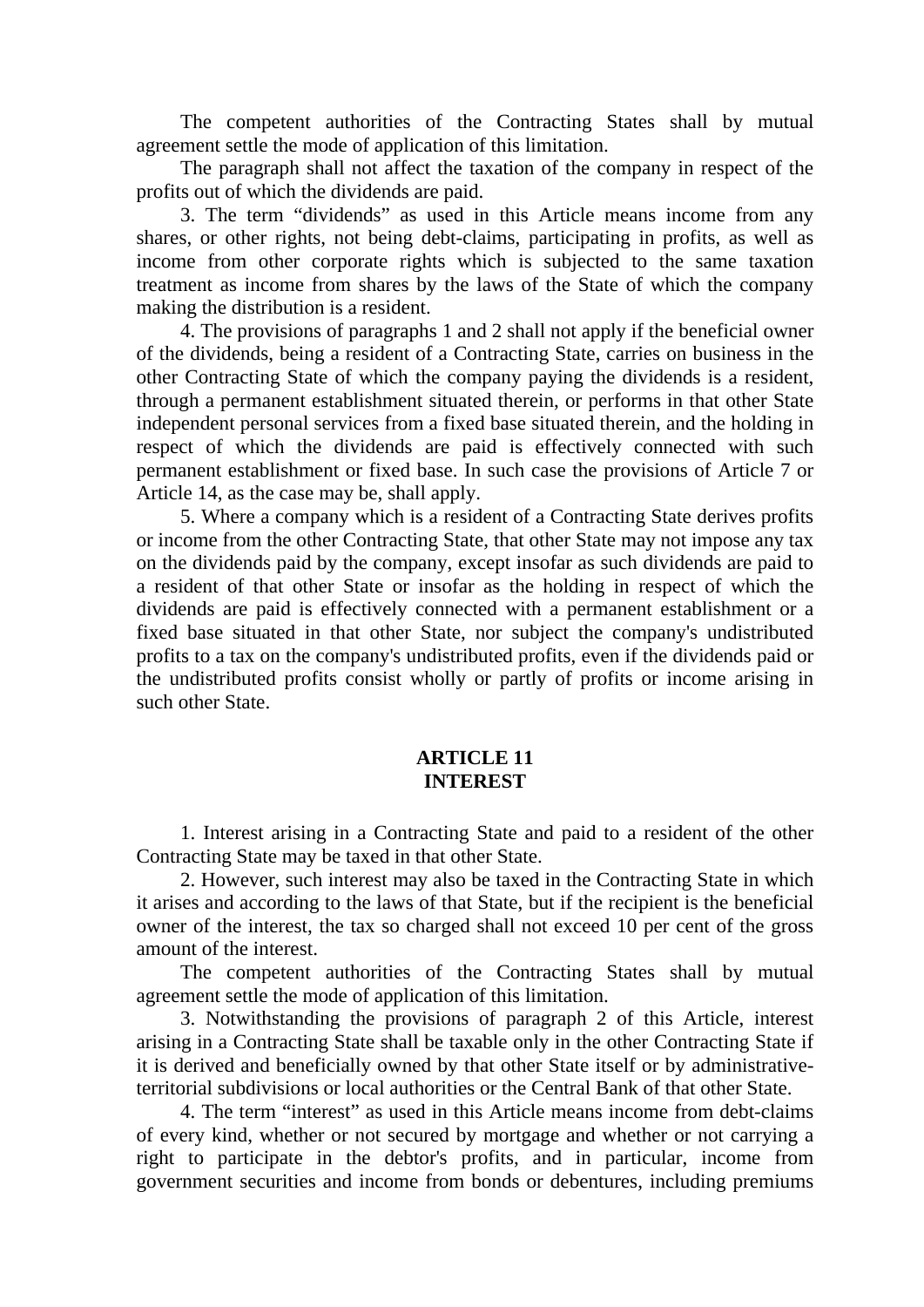and prizes attaching to such securities, bonds or debentures. Penalty charges for late payment shall not be regarded as interest for the purpose of this Article.

5. The provisions of paragraphs 1 and 2 shall not apply if the beneficial owner of the interest, being a resident of a Contracting State, carries on business in the other Contracting State in which the interest arises, through a permanent establishment situated therein, or performs in that other State independent personal services from a fixed base situated therein, and the debt-claim in respect of which the interest is paid is effectively connected with such permanent establishment or fixed base. In such case the provisions of Article 7 or Article 14, as the case may be, shall apply.

6. Interest shall be deemed to arise in a Contracting State when the payer is that State itself, an administrative-territorial subdivision, a local authority or a resident of that State. Where, however, the person paying the interest, whether he is a resident of a Contracting State or not, has in a Contracting State a permanent establishment or a fixed base in connection with which the indebtedness on which the interest is paid was incurred, and such interest is borne by such permanent establishment or fixed base, then such interest shall be deemed to arise in the State in which the permanent establishment or fixed base is situated.

7. Where, by reason of a special relationship between the payer and the beneficial owner or between both of them and some other person, the amount of the interest, having regard to the debt-claim for which it is paid, exceeds the amount which would have been agreed upon by the payer and the beneficial owner in the absence of such relationship, the provisions of this Article shall apply only to the last-mentioned amount. In such case, the excess part of the payments shall remain taxable according to the laws of each Contracting State, due regard being had to the other provisions of this Convention.

#### **ARTICLE 12 ROYALTIES**

1. Royalties arising in a Contracting State and paid to a resident of the other Contracting State may be taxed in that other State.

2. However, such royalties may also be taxed in the Contracting State in which they arise and according to the laws of that State, but the tax so charged shall not exceed 12 per cent of the gross amount of the royalties referred to in paragraph 3 of this Article.

The competent authorities of the Contracting States shall by mutual agreement settle the mode of application of this limitation.

3. The term "royalties" as used in this Article means payments of any kind received as a consideration for the use of, or the right to use, any copyright of literary, artistic or scientific work including cinematograph films or films or tapes used for radio or television broadcasting, any patent, trade mark, design or model, plan, secret formula or process, or for information concerning industrial, commercial or scientific experience, or for the use of, or the right to use, industrial, commercial or scientific equipment.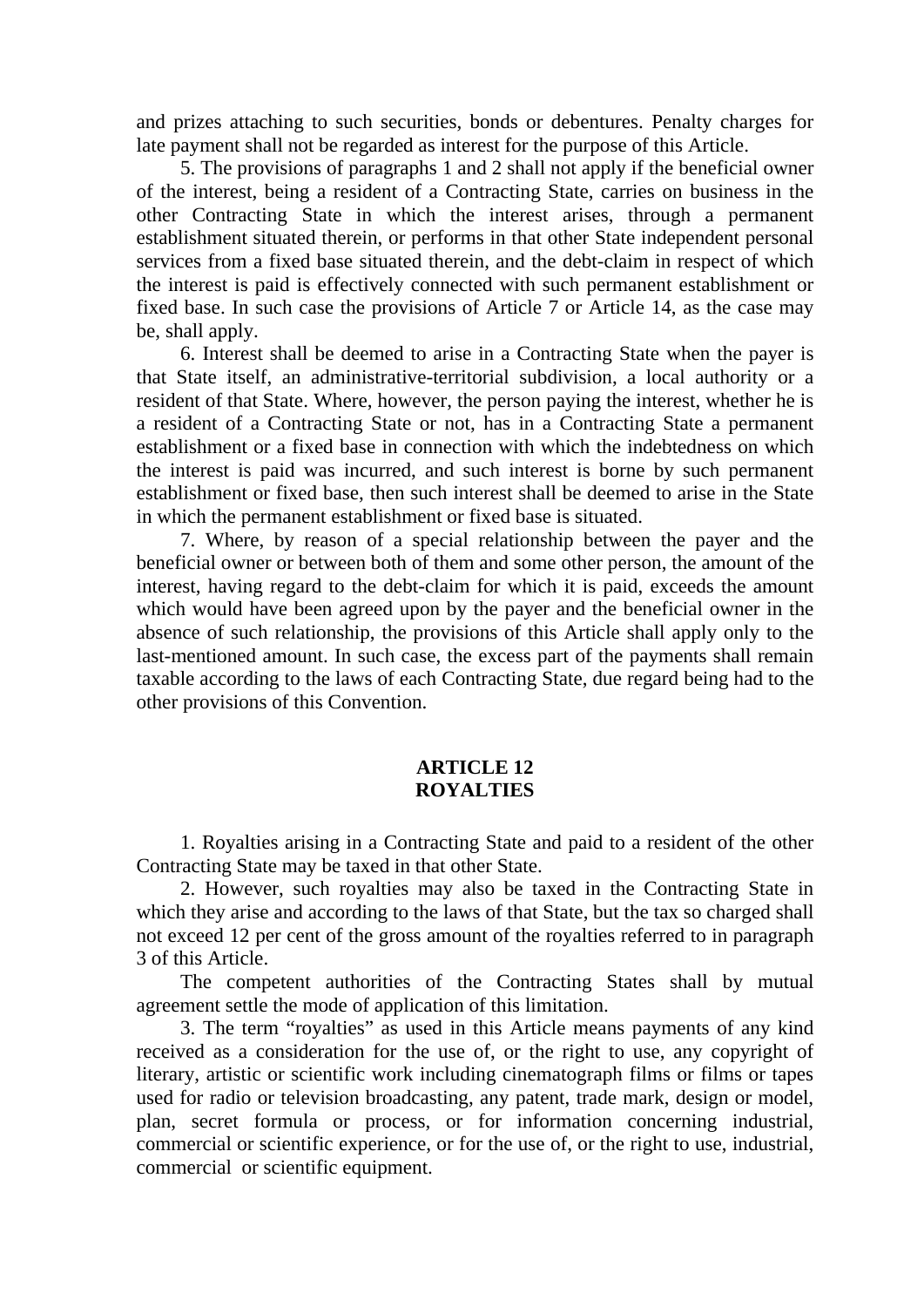4. The provisions of paragraphs 1 and 2 shall not apply if the beneficial owner of the royalties, being a resident of a Contracting State, carries on business in the other Contracting State in which the royalties arise, through a permanent establishment situated therein, or performs in that other State independent personal services from a fixed base situated therein, and the right or property in respect of which the royalties are paid is effectively connected with such permanent establishment or fixed base. In such case the provisions of Article 7 or Article 14, as the case may be, shall apply.

5. Royalties shall be deemed to arise in a Contracting State when the payer is that Contracting State itself, an administrative-territorial subdivision, a local authority or a resident of that Contracting State. Where, however, the person paying the royalties, whether he is a resident of a Contracting State or not, has in a Contracting State a permanent establishment or a fixed base in connection with which the liability to pay the royalties was incurred, and such royalties are born by such permanent establishment or fixed base, then such royalties shall be deemed to arise in the Contracting State in which the permanent establishment or fixed base is situated.

6. Where, by reason of a special relationship between the payer and the beneficial owner or between both of them and some other person, the amount of the royalties, having regard to the use, right or information for which they are paid, exceeds the amount which would have been agreed upon by the payer and the beneficial owner in the absence of such relationship, the provisions of this Article shall apply only to the last-mentioned amount. In such case, the excess part of the payments shall remain taxable according to the laws of each Contracting State, due regard being had to the other provisions of this Convention.

## **ARTICLE 13 CAPITAL GAINS**

1. Gains derived by a resident of a Contracting State from the alienation of immovable property referred to in Article 6 and situated in the other Contracting State may be taxed in that other State.

2. Gains from the alienation of movable property forming part of the business property of a permanent establishment which an enterprise of a Contracting State has in the other Contracting State or of movable property pertaining to a fixed base available to a resident of a Contracting State in the other Contracting State for the purpose of performing independent personal services, including such gains from the alienation of such a permanent establishment (alone or with the whole enterprise) or of such fixed base, may be taxed in that other State.

3. Gains derived by an enterprise of a Contracting State from the alienation of ships, boats, aircraft or road vehicles operated in international traffic, as well as of movable property pertaining to the operation of such ships, boats, aircraft or road vehicles, shall be taxable only in that State.

4. Gains from the alienation of any property other than that referred to in paragraphs 1, 2 and 3 shall be taxable only in the Contracting State of which the alienator is a resident.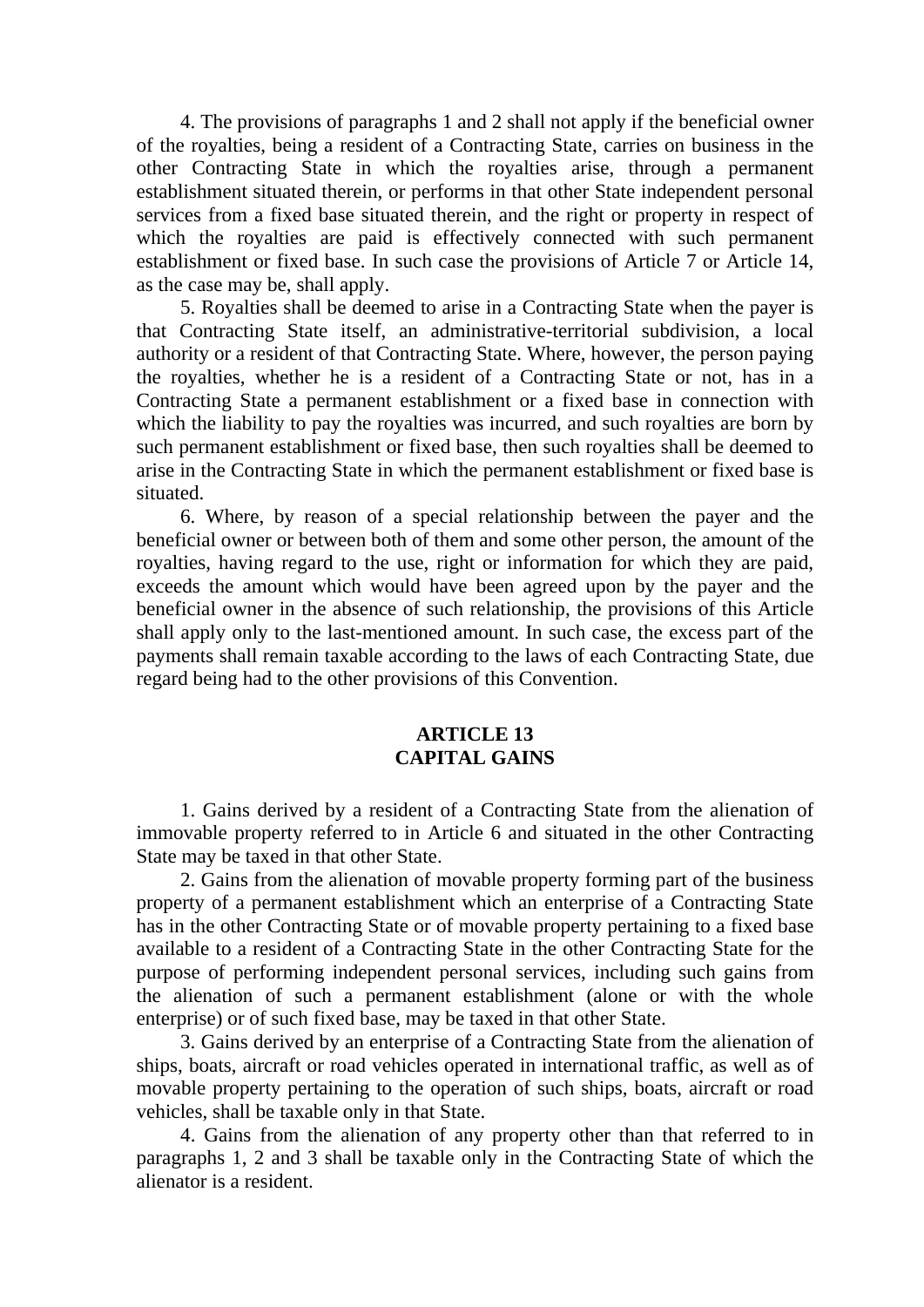#### **ARTICLE 14 INDEPENDENT PERSONAL SERVICES**

1. Income derived by a resident of a Contracting State in respect of professional services or other similar activities of an independent character shall be taxable only in that State unless he has a fixed base regularly available to him in the other Contracting State for the purpose of performing his activities. If he has such a fixed base, the income may be taxed in the other State but only so much of it as is attributable to that fixed base.

2. The term "professional services" includes especially independent scientific, literary, artistic, educational or teaching activities as well as the independent activities of physicians, lawyers, engineers, architects, surgeons, dentists and accountants.

#### **ARTICLE 15 DEPENDENT PERSONAL SERVICES**

1. Subject to the provisions of Articles 16, 18 and 19, salaries, wages and other similar remuneration derived by a resident of a Contracting State in respect of an employment shall be taxable only in that State unless the employment is exercised in the other Contracting State. If the employment is exercised in the other Contracting State, such remuneration may be taxed in that other State.

2. Notwithstanding the provisions of paragraph 1, remuneration derived by a resident of a Contracting State in respect of an employment exercised in the other Contracting State shall be taxable only in the first-mentioned State if all the following conditions are fulfilled:

a) the recipient is present in the other State for a period or periods not exceeding in the aggregate 183 days in any twelve month period;

b) the remuneration is paid by, or on behalf of, an employer who is not a resident of the other State;

c) the remuneration is not borne by a permanent establishment or a fixed base which the employer has in the other State.

3. Notwithstanding the preceding provisions of this Article, remuneration derived in respect of an employment exercised aboard a ship, boat, aircraft or a road vehicle operated in international traffic by a resident of a Contracting State may be taxed in that State.

# **ARTICLE 16 DIRECTORS' FEES**

Directors' fees and other similar payments derived by a resident of a Contracting State in his capacity as a member of the board of directors of a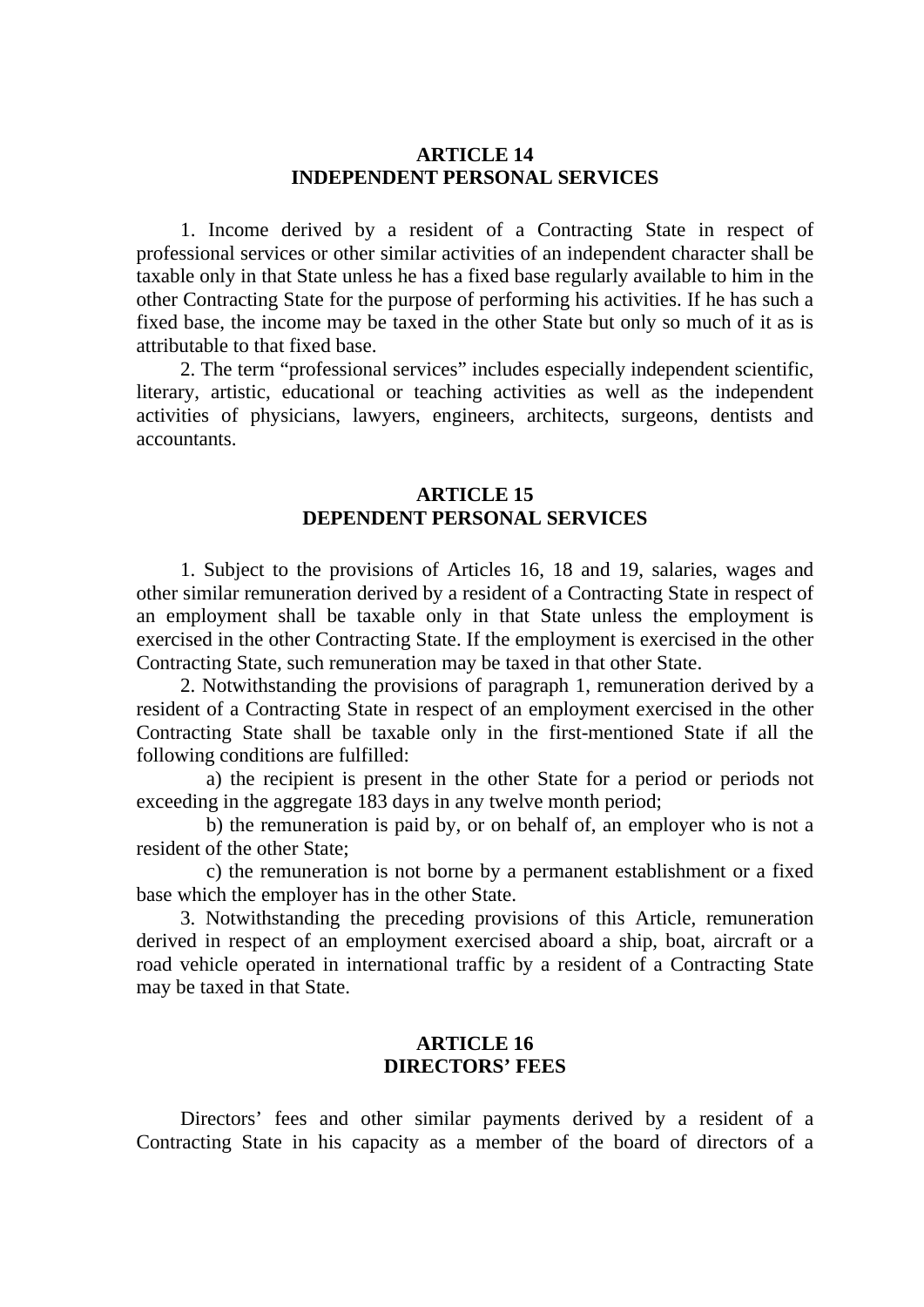company which is a resident of the other Contracting State may be taxed in that other State.

# **ARTICLE 17 ARTISTES AND SPORTSMEN**

1. Notwithstanding the provisions of Articles 14 and 15, income derived by a resident of a Contracting State as an entertainer, such as a theatre, motion picture, radio or television artiste, or a musician, or as a sportsman, from his personal activities as such exercised in the other Contracting State, may be taxed in that other State.

2. Where income in respect of personal activities exercised by an entertainer or a sportsman in his capacity as such accrues not to the entertainer or sportsman himself but to another person, that income may, notwithstanding the provisions of Articles 7, 14 and 15, be taxed in the Contracting State in which the activities of the entertainer or sportsman are exercised.

3. Notwithstanding the provisions of paragraphs 1 and 2, the income derived by an entertainer or a sportsman from the activities performed in a Contracting State, if the visit to that State is substantially supported by public funds of one or both of the Contracting States, or of administrative territorial subdivisions, or local authorities thereof, is taxable only on the Contracting State of which the entertainer or the sportsman is a resident.

#### **ARTICLE 18 GOVERNMENT SERVICE**

1. a) Salaries, wages and other similar remuneration, other than a pension, paid by, or out of funds created by a Contracting State or an administrativeterritorial subdivision or a local authority thereof to an individual in respect of services rendered to that State or his administrative-territorial subdivision or local authority shall be taxable only in that State.

b) However, such salaries, wages and other similar remuneration shall be taxable only in the other Contracting State if the services are rendered in that State and the individual is a resident of that State who:

(i) is a national of that State; or

(ii) did not become a resident of that State solely for the purpose of rendering the services.

2. The provisions of Articles 15, 16 and 19 shall apply to remuneration and pensions in respect of services rendered in connection with a business carried on by a Contracting State or an administrative-territorial subdivision or a local authority thereof.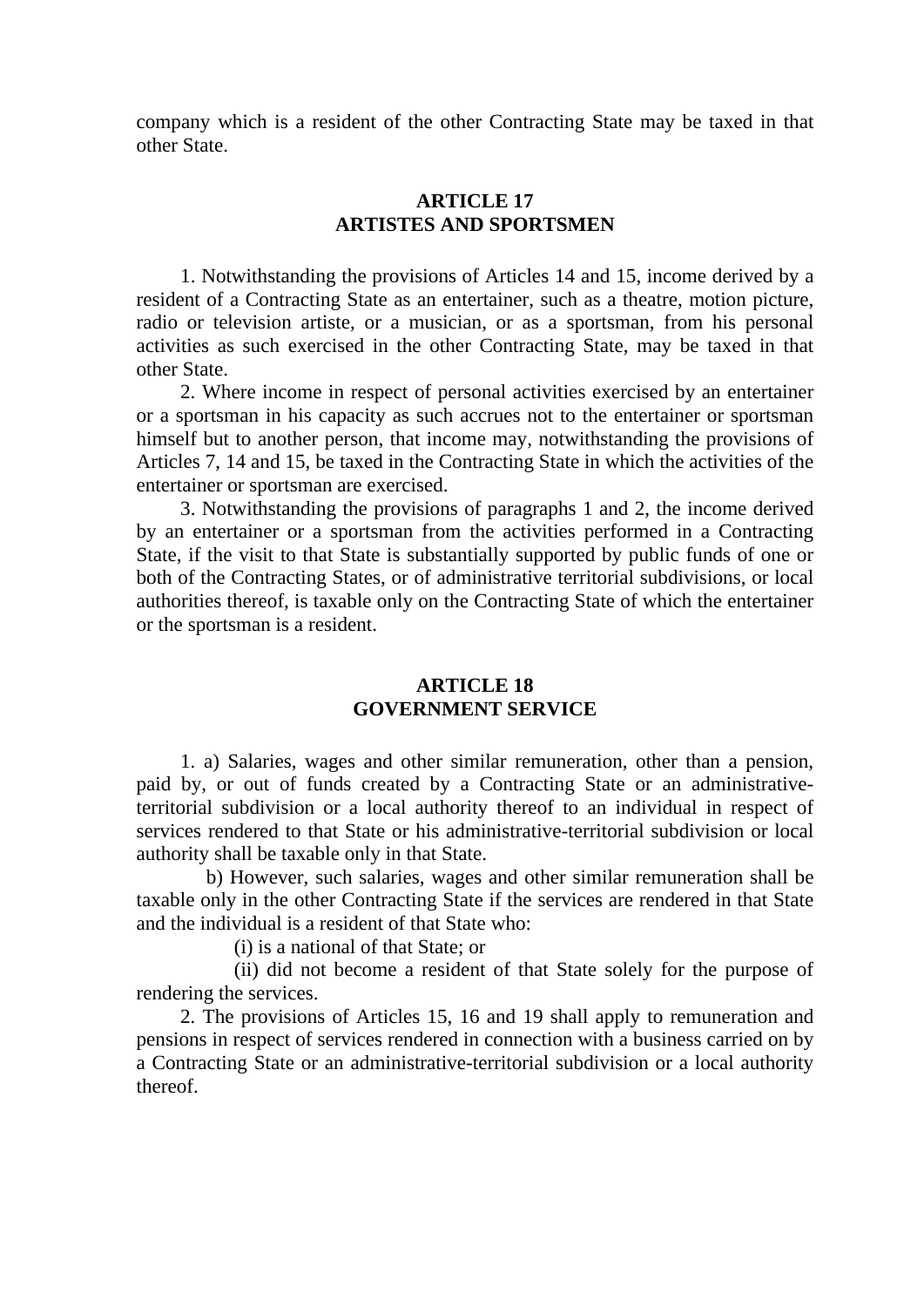#### **ARTICLE 19 PENSIONS**

1. Pensions and other similar remuneration paid by a Contracting State to a resident of the Contracting State in consideration of past employment shall be taxable only in the first-mentioned State.

2. Nothing contained in paragraph 1 shall affect the provisions of the law of a Contracting State concerning the exemption of pensions from tax.

## **ARTICLE 20 STUDENTS**

1. Payments which a student, an apprentice or probationer, who is or was immediately before visiting a Contracting State a resident of the other Contracting State and who is present in the first-mentioned State solely for the purpose of his education or training receives for the purpose of his maintenance, education or training shall not be taxed in that State, provided that such payments arise from sources outside that State.

2. A student at a university or other institution for higher education or a business apprentice or probationer which is present in a Contracting State and who is or was immediately before visiting that State a resident of the other Contracting State, shall not be taxed in the first-mentioned State in respect of remuneration for services rendered in that State, provided that the services are in connection with his studies or training and the remuneration constitutes earnings necessary for his maintenance.

## **ARTICLE 21 PROFESSORS AND RESEARCHERS**

Remuneration which a resident of a Contracting State receives for undertaking research or for teaching at a university, research institute or other similar establishment for higher education accredited by the government in the other Contracting State, shall not be taxable in that other State during a period not exceeding 2 years.

# **ARTICLE 22 OTHER INCOME**

1. Items of income of a resident of a Contracting State, wherever arising, not dealt with in the foregoing Articles of this Convention shall be taxable only in that State.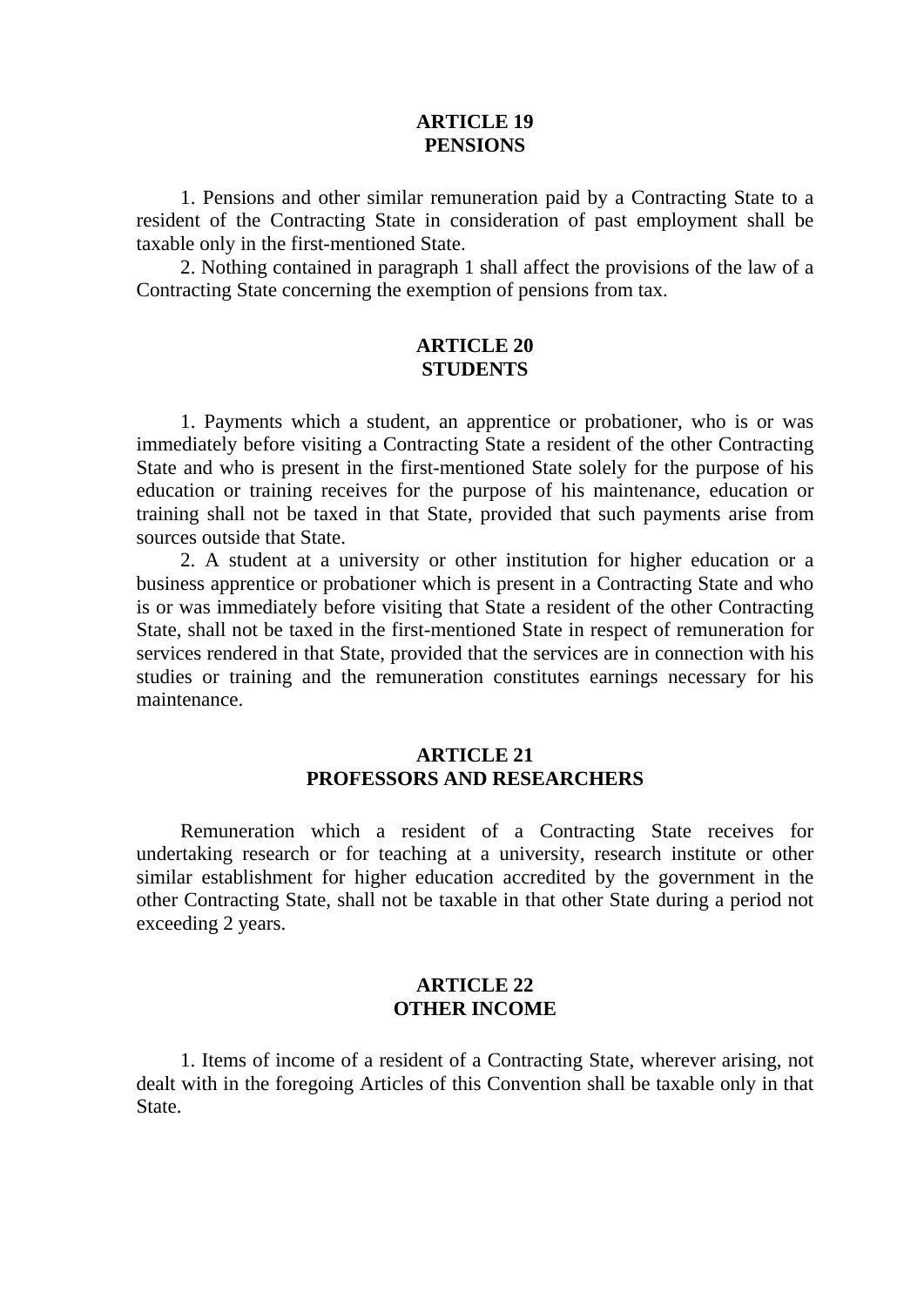# **CHAPTER IV METHODS FOR ELIMINATION OF DOUBLE TAXATION ARTICLE 23 ELIMINATION OF DOUBLE TAXATION**

In both Contracting States double taxation shall be eliminated as follows:

1. Where a resident of a Contracting State derives income which, in accordance with the provisions of this Convention, may be taxed in the other Contracting State, then the first Contracting State shall allow as a deduction from the tax on the income of that resident, an amount equal to the income tax paid in the other Contracting State.

Such deduction shall not, however, exceed that part of the income tax, as computed before the deduction is given, which is attributable to the income which may be taxed in the other Contracting State.

2. Where in accordance with any provision of this Convention income derived by a resident of a Contracting State from the other Contracting State is exempt from tax in that State, that Contracting State may nevertheless, in calculating the amount of tax on the remaining income of such resident, take into account the exempted income.

# **CHAPTER V SPECIAL PROVISIONS ARTICLE 24 NON-DISCRIMINATION**

1. Nationals of a Contracting State shall not be subjected in the other Contracting State to any taxation or any requirement connected therewith, which is other or more burdensome than the taxation and connected requirements to which nationals of that other State in the same circumstances, in particular with respect to residence, are or may be subjected.

2. Stateless persons who are residents of either Contracting State shall not be subjected in either Contracting State to any taxation or any requirement connected therewith, which is other or more burdensome than the taxation and connected requirements to which nationals of the State concerned in the same circumstances, in particular with respect to residence, are or may be subjected.

3. This provisions of this Article shall not be construed as obliging a Contracting State to grant to residents of the other Contracting State any tax allowances, which are granted by the first-mentioned State to the residents of the third States by force of existing tax agreements.

4. Except where the provisions of paragraph 1 of Article 9, paragraph 7 of Article 11, or paragraph 6 of article 12, apply, interest, royalties and other disbursements paid by an enterprise of a Contracting State to a resident of the other Contracting State shall, for the purpose of determining the taxable profits of such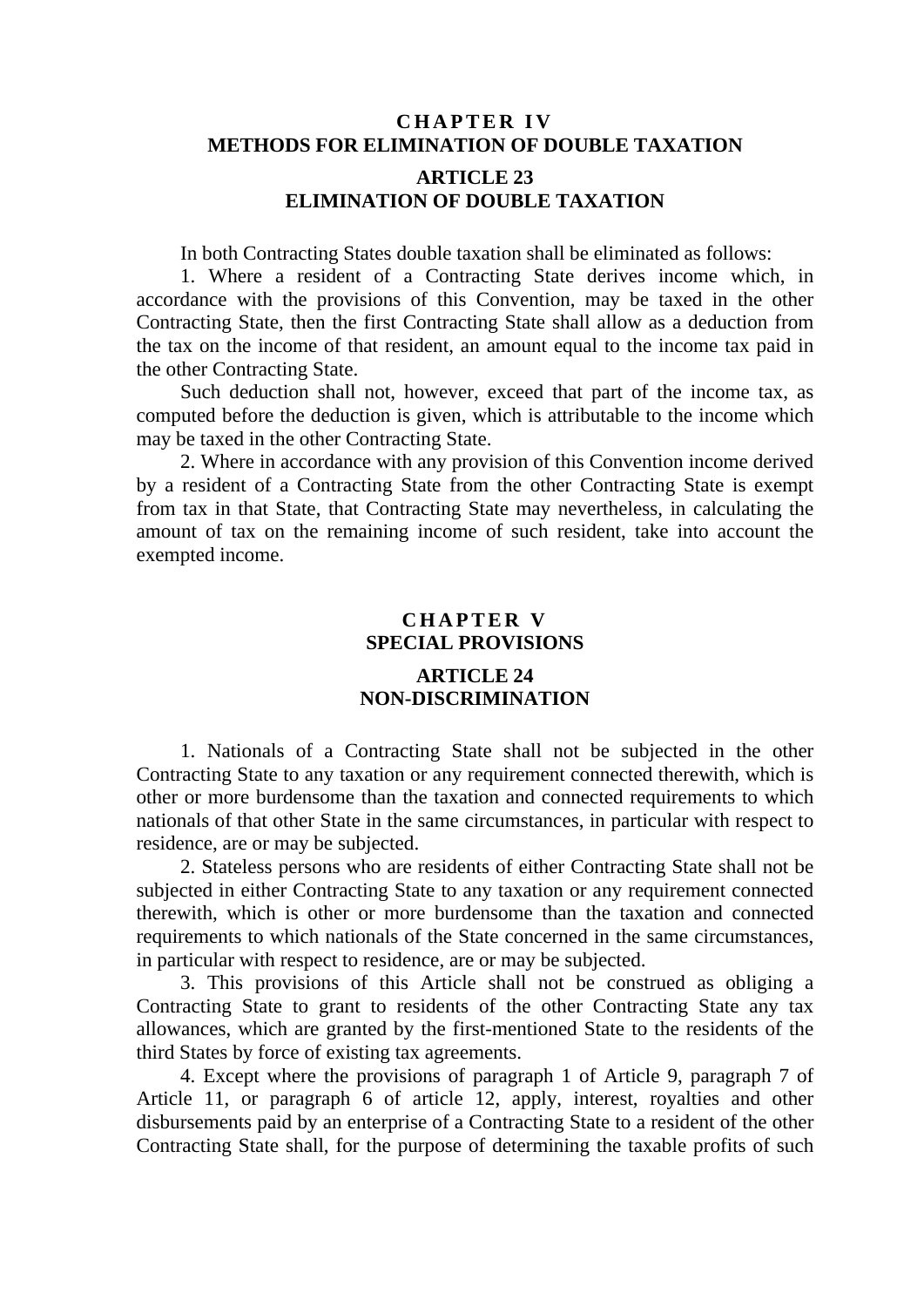enterprise, be deductible under the same conditions as if they had been paid to a resident of the first-mentioned State.

Similarly, any debts of an enterprise of a Contracting State to a resident of the other Contracting State shall, for the purpose of determining the taxable capital of such enterprise, be deductible under the same conditions as if they had been contracted to a resident of the first-mentioned State.

5. Enterprises of a Contracting State, the capital of which is wholly or partly owned or controlled directly or indirectly, by one or more residents of the other Contracting State, shall not be subjected in the first-mentioned State to any taxation or any requirement connected therewith which is other or more burdensome than the taxation and connected requirements to which similar enterprises of the firstmentioned State are or may be subjected.

# **ARTICLE 25 MUTUAL AGREEMENT PROCEDURE**

1. Where a person considers that the actions of one or both of the Contracting States result or will result for him in taxation not in accordance with the provisions of this Convention, he may, irrespective of the remedies provided by the domestic law of those States, present his case to the competent authority of the Contracting State of which he is a resident or, if his case comes under paragraph 1 of Article 24, to that of the Contracting State of which he is a national. The case must be presented within three years from the first notification of the action resulting in taxation not in accordance with the provisions of the Convention.

2. The competent authority shall endeavor, if the objection appears to it to be justified and if it is not itself able to arrive at a satisfactory solution, to resolve the case by mutual agreement with the competent authority of the other Contracting State, with a view to the avoidance of taxation which is not in accordance with the Convention. Any agreement reached shall be implemented notwithstanding any time limits in the domestic law of the Contracting States.

3. The competent authorities of the Contracting States shall endeavor to resolve by mutual agreement any difficulties or doubts arising as to the interpretation or application of the Convention. They may also consult together for the elimination of double taxation in case not provided for in the Convention.

4. The competent authorities of the Contracting States may communicate with each other directly for the purpose of reaching an agreement in the sense of the preceding paragraphs of this Article. The competent authorities, through consultations, shall develop appropriate bilateral procedures, conditions, methods and techniques for the implementation of the mutual agreement procedure provided for in this Article.

# **ARTICLE 26 EXCHANGE OF INFORMATION**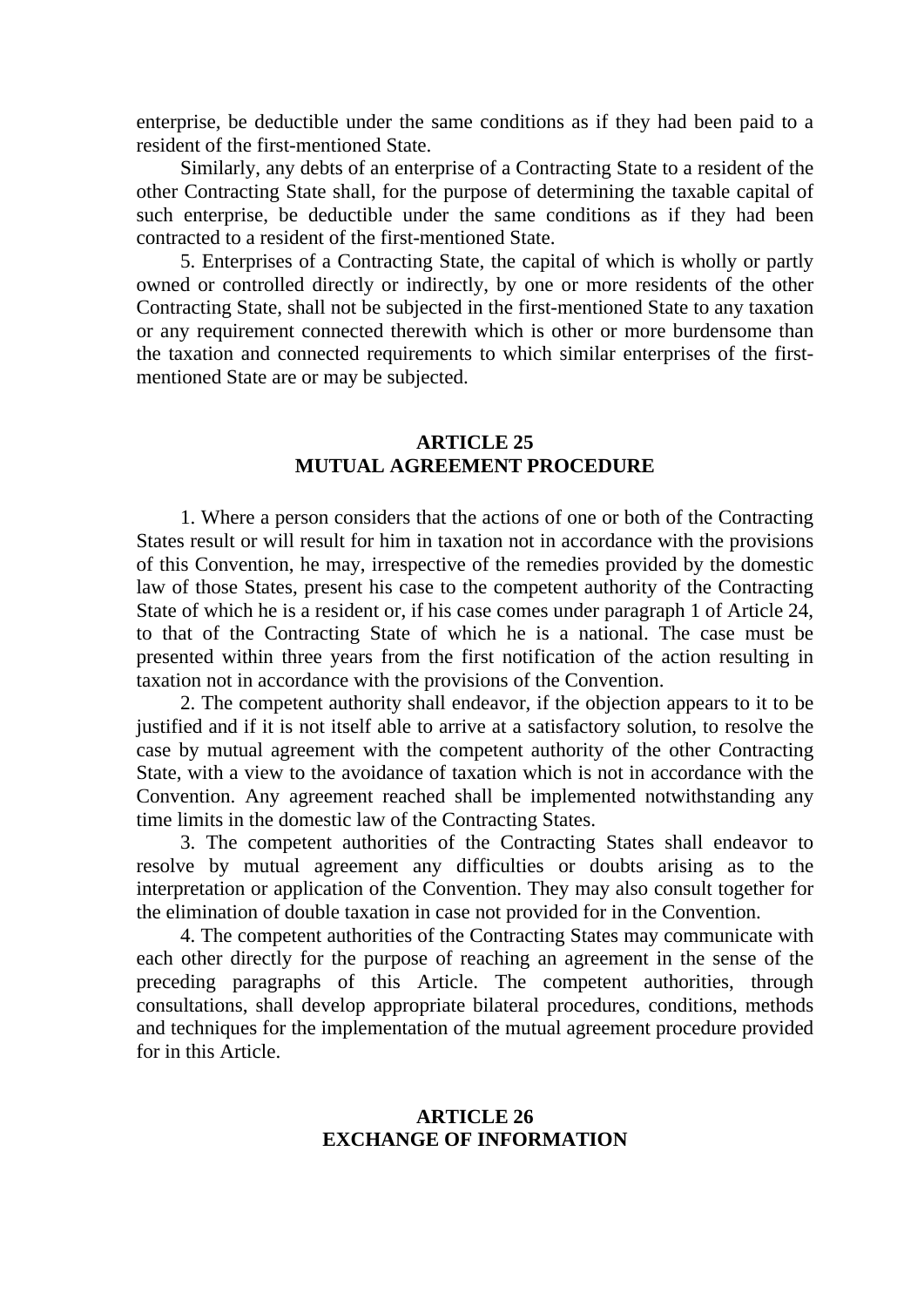1. The competent authorities of the Contracting States shall exchange such information as is necessary for carrying out the provisions of this Convention or of the domestic laws of the Contracting States concerning taxes covered by the Convention insofar as the taxation thereunder is not contrary to the Convention. The exchange of information is not restricted by Article 1. Any information received by a Contracting State shall be treated as secret in the same manner as information obtained under the domestic laws of that State and shall be disclosed only to persons or authorities (including courts and administrative bodies) concerned with the assessment or collection of, the enforcement or prosecution in respect of, or the determination of appeals in relation to, the taxes covered by the Convention. Such persons or authorities shall use the information only for such purposes. They may disclose the information in public court proceedings or in judicial decisions.

2. In no case shall the provisions of paragraph 1 be construed so as to impose on a Contracting State the obligation:

a) to carry out administrative measures at variance with the laws and administrative practice of that or of the other Contracting State;

b) to supply information which is not obtainable under the laws or in the normal course of the administration of that or of the other Contracting State;

c) to supply information which would disclose any trade, business, industrial, commercial or professional secret or trade process, or information, the disclosure of which would be contrary to public policy (ordre public).

# **ARTICLE 27 MEMBERS OF DIPLOMATIC MISSIONS AND CONSULAR POSTS**

Nothing in this Convention shall affect the fiscal privileges of members of diplomatic missions or consular posts under the general rules of international law or under the provisions of special agreements.

# **CHAPTER VI FINAL PROVISIONS ARTICLE 28 ENTRY INTO FORCE**

1. This Convention shall be ratified in either of Contracting States and the instruments of ratification shall be exchanged through diplomatic channels.

2. The Convention shall enter into force upon the exchange of instruments of ratification and its provisions shall have effect:

a) in respect of taxes withheld at source – to amounts of income derived on or after the first day of January in the calendar year next following the year in which the Convention enters into force: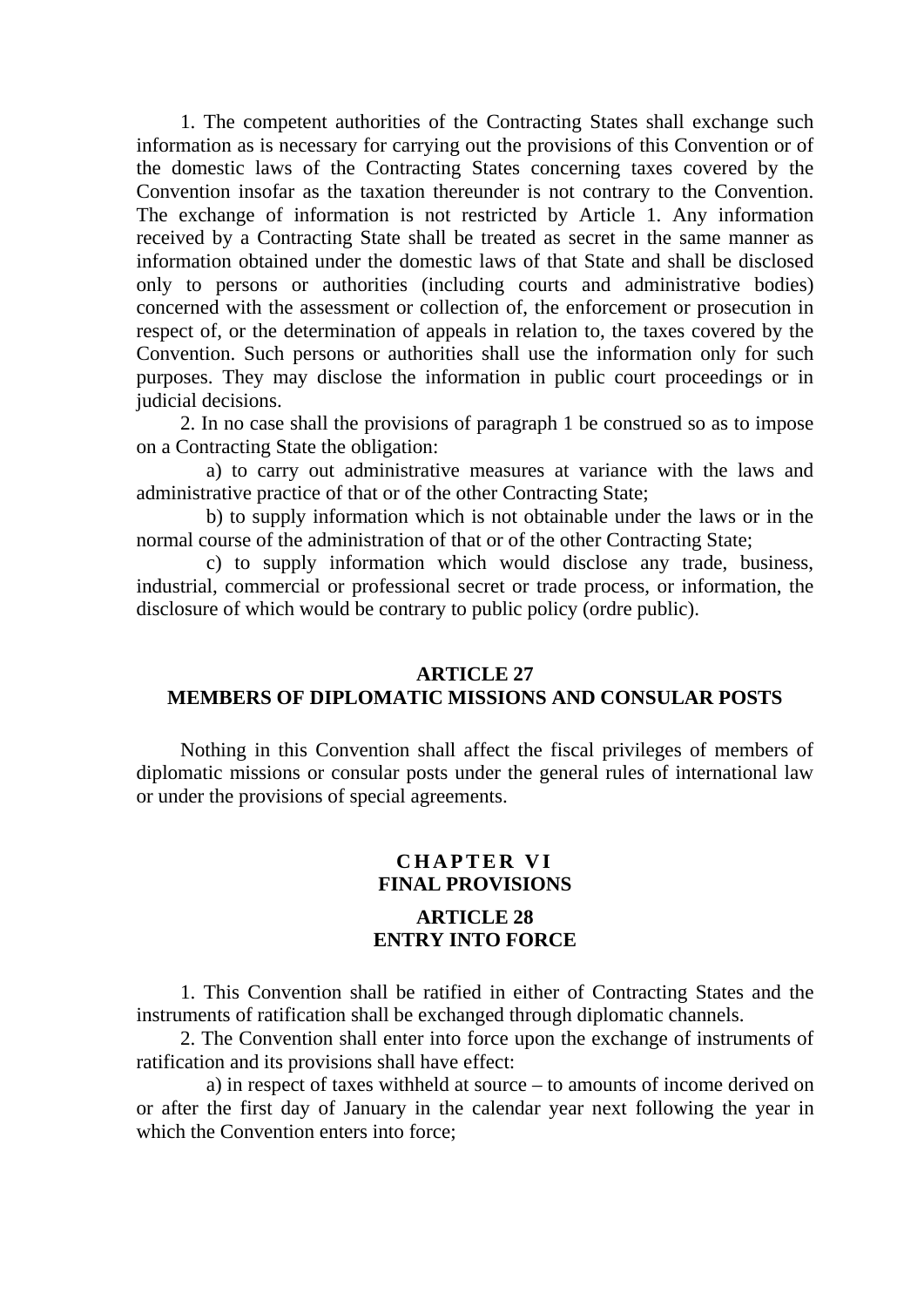b) in respect of other taxes on income - for taxes derived on or after the first day of January in the calendar year next following the year in which the Convention enters into force.

## **ARTICLE 29 TERMINATION**

1. This Convention shall remain in force until terminated by a Contracting State. Either Contracting State may terminate the Convention at any time, after a period of 5 years following its entry into force, by giving a notice of termination, through diplomatic channels, at least six months before the end of any calendar year.

In such event the Convention shall cease to have effect:

a) in respect of taxes withheld at source – to amounts of income derived on or after the first day of January in the calendar year next following the year in which the notice of termination has been given;

b) in respect of other taxes on income - for taxes derived on or after the first day of January in the calendar year next following the year in which the notice of termination has been given.

**IN WITNESS WHEREOF** the undersigned, being duly authorized thereto, by their respective Governments, have signed this Convention.

**DONE** in duplicate on at Yerevan on June 29, 2005 in the Armenian, Arabic and English languages, the texts being authentic. In case of divergence of interpretation, the English text shall prevail.

For the Government of For the Government of

the Republic of Armenia: the Syrian Arab Republic:

Tigran Khachatryan Deputy Minister of Finance and Economy of the Republic of Armenia

 Mouhannad Kheder Sayed Ahmad Deputy Minister of Finance of the Syrian Arab Republic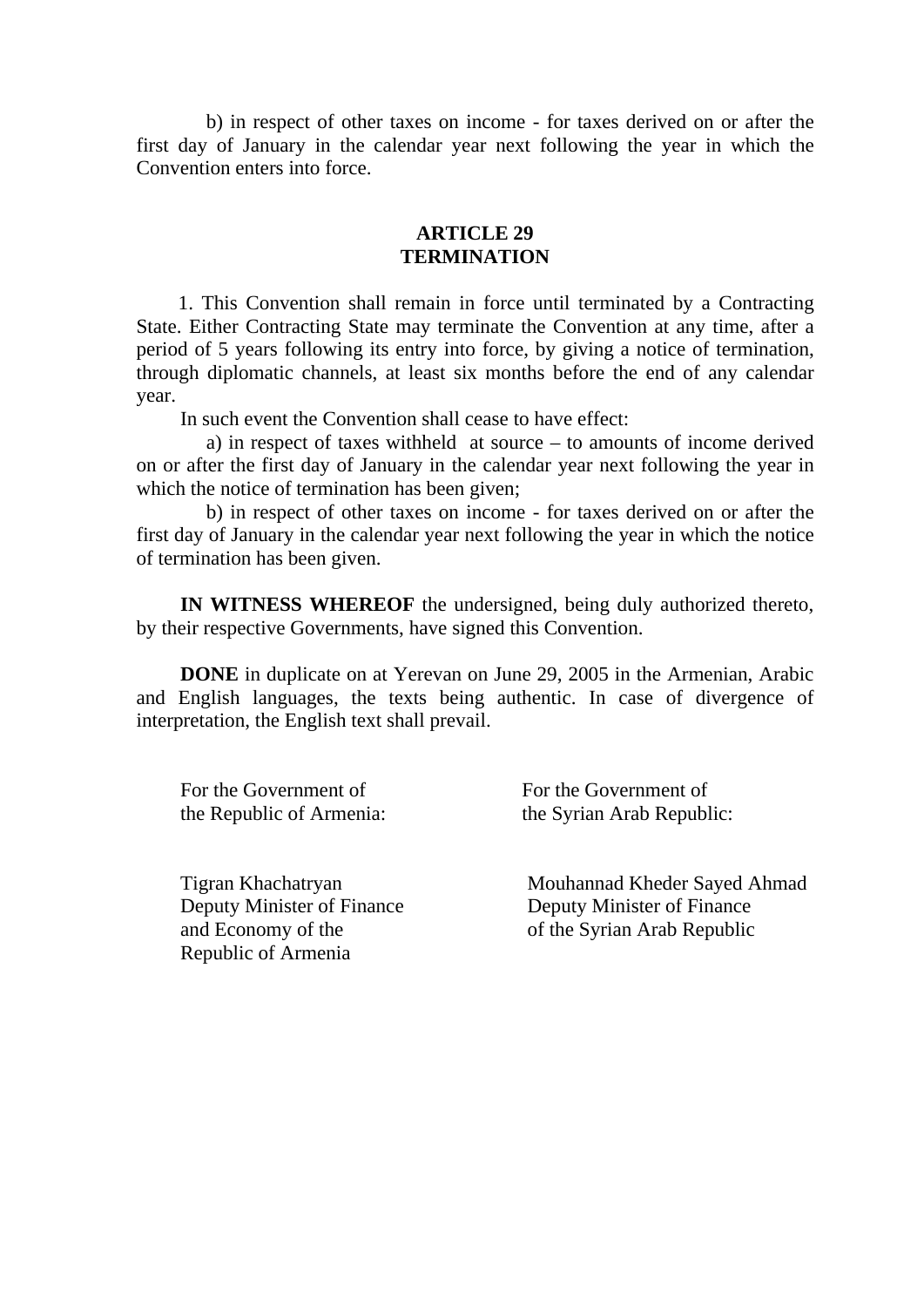# **PROTOCOL**

At the signing of the

# **CONVENTION**

# **BETWEEN**

# **THE GOVERNMENT OF THE REPUBLIC OF**

#### **ARMENIA**

#### **AND**

# **THE GOVERNMENT OF THE SYRIAN ARAB**

#### **REPUBLIC**

# **FOR THE AVOIDANCE OF DOUBLE TAXATION**

# **WITH RESPECT TO TAXES ON INCOME**